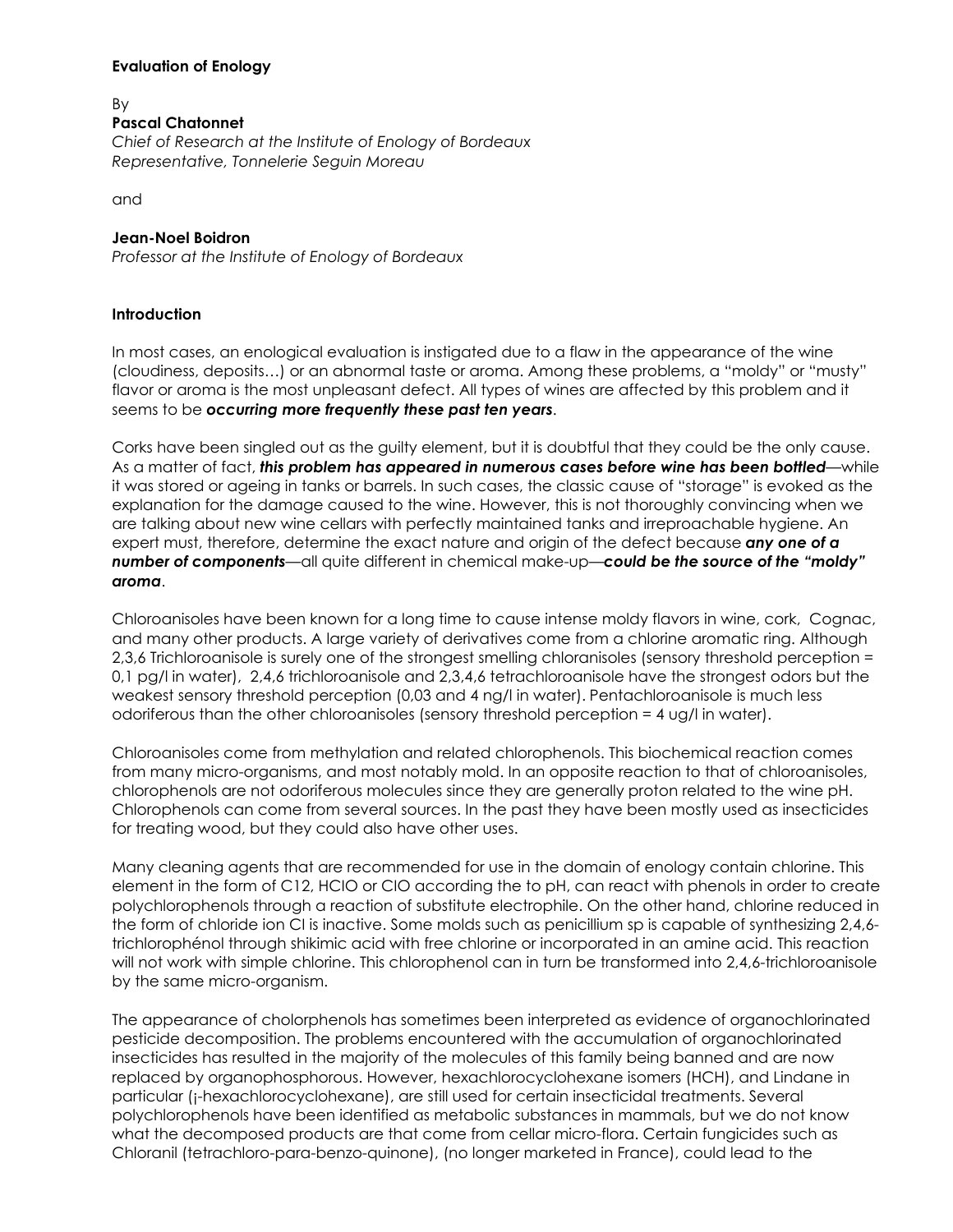development of chlorophenols under certain conditions. Prochlororaz or 1-{N-propyl-N-2 (2,4,6 trichlorophenoxy)-ethyl carbamoyle]—an active material of the fungicide Spotak, which us used widely in agriculture, can decompose to 2,4,6-trichlorophenol then to 2,4,6-trichloroanisole through bacterial methylation and irreparably alter the quality of the products. This molecule has never been allowed for use in vineyards and as far as we know there is no similar structure catalogued in the phytosanitary index. Among those herbicides—non-commercialized molecules in France—derivatives from trichloro-2,3,6-benzoic (TCBA) acid can also decompose into substances that can be metabolized by micro-flora into chloroanisoles, but they have never been allowed in vineyard use. Several derivatives of dithio or trithio-phosphates from chlorophenols, and notably from 2,4,6-trichlorophenol are said to have been authorized in Japan for use as an insecticide for agriculture. As far as we know, no currently used material which make up the composition of those phytosanitary products authorized in viticulture is liable to release chloroanisoles or chlorophenols.

*The defect can appear before or after bottling but detecting it happens most often after bottling*. In order to find the contamination, research needs to go back to the origin. Contaminants can be identified and quantified in even their weakest concentrations (ppb) through the use of high-resolution gas-phase chromatography coupled with highly sensitive mass spectrometry. However, an enological evaluation must begin with a sensory examination.

## **Role and Utilization of a Sensory Analysis**

Tasting is always the most essential method of evaluation in enology. In fact, an alleged organoleptic defect is the basis for a complaint. First, the defect needs to be confirmed. Sometimes a claim of an imaginary defect is made in order to apply for some compensation. Once the flaw has been confirmed, the cause must be researched. According to tasting results, an effective research effort can be directed towards certain compounds through instrumental analyses. Despite powerful modern analysis systems, it is not always easy (and sometimes too costly) to establish an undeniable relationship between the presence of certain compounds and tasting results. In this case, sensory analysis and an enologist's opinion will always take precedence.

When the guilty substance is identified and quantified, and before making any conclusion, it is essential to compare the concentrations found through analysis to the value of the sensory threshold perception of the substance in order to assure that the determined elements can indeed be those responsible for the flaw.

## **Moldy Flavor Linked to Cellar Contamination**

Chloroanisoles are not normal wine components. Their presence, therefore, constitutes a contamination. From several valid examples of pollution taken from cellar storage, we have researched the exact origin of this wine contamination.

a) Contamination of wine in vats through the air

Through the analysis of wine contaminated during storage in static containers, important amounts of 2,3,4,6-tetrachloroanisole, pentachloroanisole and chlorophenols were detected in those samples deemed "moldy" to the taste. Atmospheric tests of the installations (by trapping air through an absorbent matter) shows evidence of variable contamination by chlorophenols (pentachlorophenol, 2,3,4,6-tetrachlorophenol and sometimes traces of 2,4,6-trichlorophenol) and corresponding chloroanisoles—molecules that are responsible for the "moldy" flavor in wine.

Chloroanisoles have a high boiling temperature but weak steam pressure. This explains why it is easy to find high quantities of contaminants trapped statically or dynamically from the cellar atmosphere on an inert absorbent material (a porous polymer such as substituted di-vinyl benzene, bentonite type clay or activated carbon. Once these compounds are in a gaseous phase, not only can they easily infiltrate the entire atmosphere of the location where the source of the contamination resides, but they can also be diffused in the most distant parts of the cellar thanks to air currents, thereby polluting the areas that were not previously contaminated.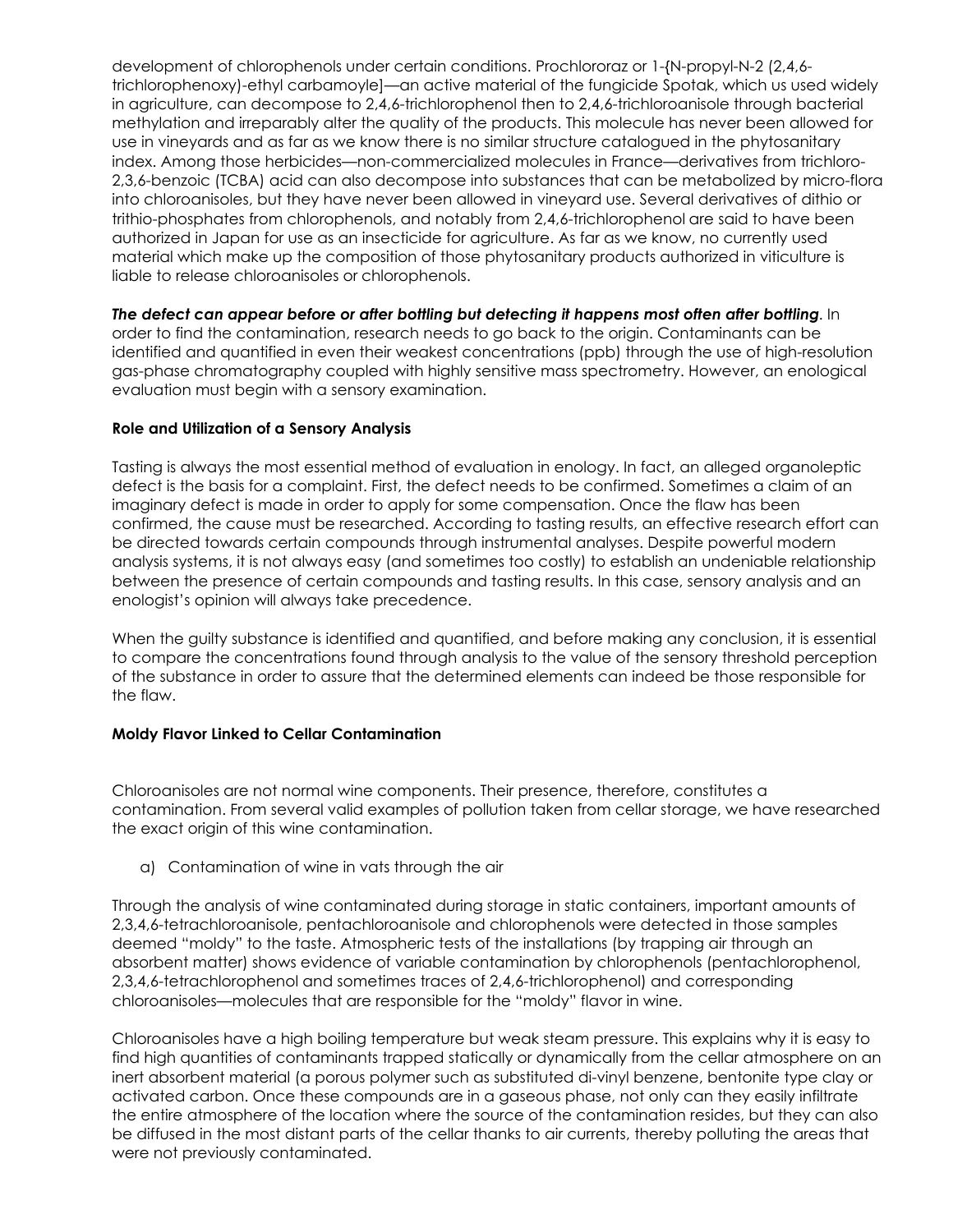In a gaseous phase, the contaminants can easily dissolve in the wine during a pumping stage, due to the inevitable gaseous emulsion that is inherent in this operation. The fluctuation of volume of stored wine along with the temperature variations of the cellar can also affect the dissipation of the tainted air in the vats, tanks or barrels, thus contaminating the wine. The alteration of the wine is significant when considering concentrations levels of 10ng/l for 2,4,6-trichloroanisole and around 100 ng/l for 2,3,4,6 tetrachloroanisole. Pentachloroanisole has much less smell but we don't know what the eventual additive effects are, or what synergy there could be with other anisoles.

One of the main difficulties in identifying whether or not the defect comes from the cellar resides in the fact that it is almost impossible to discern the odor when one is immersed or surrounded by a contaminated atmosphere. In fact, the levels of chlorophenols and chloroanisoles are sometimes so high that olfactory senses are rapidly saturated. This phenomenon is particularly intense with 2,4,6 trichloranisole and 2,3,4,6- tetrachloroanisole. Consequently, the moldy odor is really only perceptible when wine is tasted outside of the contaminated location.

Different samples taken from wood materials located in a variety of wine cellars reveals that much of the wood has been treated with chlorophenol-based products. The most active ingredient used is generally pentachlorophenol (or one of its salts), containing impure 2,3,4,6-tetrachlorophenol and sometimes some 2,4,6 -trichlorophenol, often associated with derivatives of hexachlorocyclohexane (Lindane, Diéldrine, u –HCH, b –HCH). The wood cases and palettes widely used for storing bottled wine, or the wood slats used for ceiling finishes, are just some examples of where these contaminants are largely used. Cardboard boxes that have been manufactured from chlorine-whitened paper pulp or from recycled wood that was treated somewhere along the line with chlorophenols may also contain these components and generate chloroanisoles, but the quantities may be too minimal to be the source of a cellar contamination. On the other hand, cardboard can easily incorporate atmospheric smells and could just as easily strongly emit a disagreeable moldy odor if it had been stored in a contaminated location. Natural stone cellars or caves could also be contaminated in the same way since stone can effectively incorporate odoriferous substances. *We have also discovered that stone can be contaminated by paint or fixing agents that contain chlorophenols and are used for white washing*. These can rapidly degrade within the humid environment of a cellar.

b) Contamination of storage containers through the air

Cellars for red wine barrels with ceilings *insulated with fiberglass and covered with wooden slats or particle boards* can be a source of a polluted atmospheric environment for wines that have been more or less singled out with a moldy character.

High levels of chloroanisoles in barrel-aged wines have been noted in samples taken from those batches considered moldy. High levels of chlorophenols and chloroanisoles have been noted in samples taken from wood paneling and particle boards. Since cellar environments need to be humid, this also facilitates the development of mold that slowly transforms chlorophenols from the bad-smelling chloroanisoles in the wood. These components diffuse from the ceiling to the surrounding atmosphere, from the atmosphere to the wood of the barrels, and then from the wood to the wine. Samples of the wood from used barrels show the presence of contaminants in the entire piece of wood with gradients ranging from the exterior to the interior of the barrel.

*Samples of cement tanks and masonry cellar walls show evidence of occasional weak levels of contamination*. Depending upon the level of pollution of the items contained in the cellar, the tank walls can eventually contaminate the wine that it would contain.

c) Contamination of wine by dry materials stored in contaminated containers.

Products that are used for the wine production process that have been stored in a contaminated atmosphere could have a direct influence on the pollution of the wine. Bentonite, which is used to stabilize the protein structure of white wine, has a microscopic layered structured that enables organic molecules to be caught between the layers. These same molecules can be released into the wine during certain stages of the process. Filtration compounds based on diatoms are able to set variable